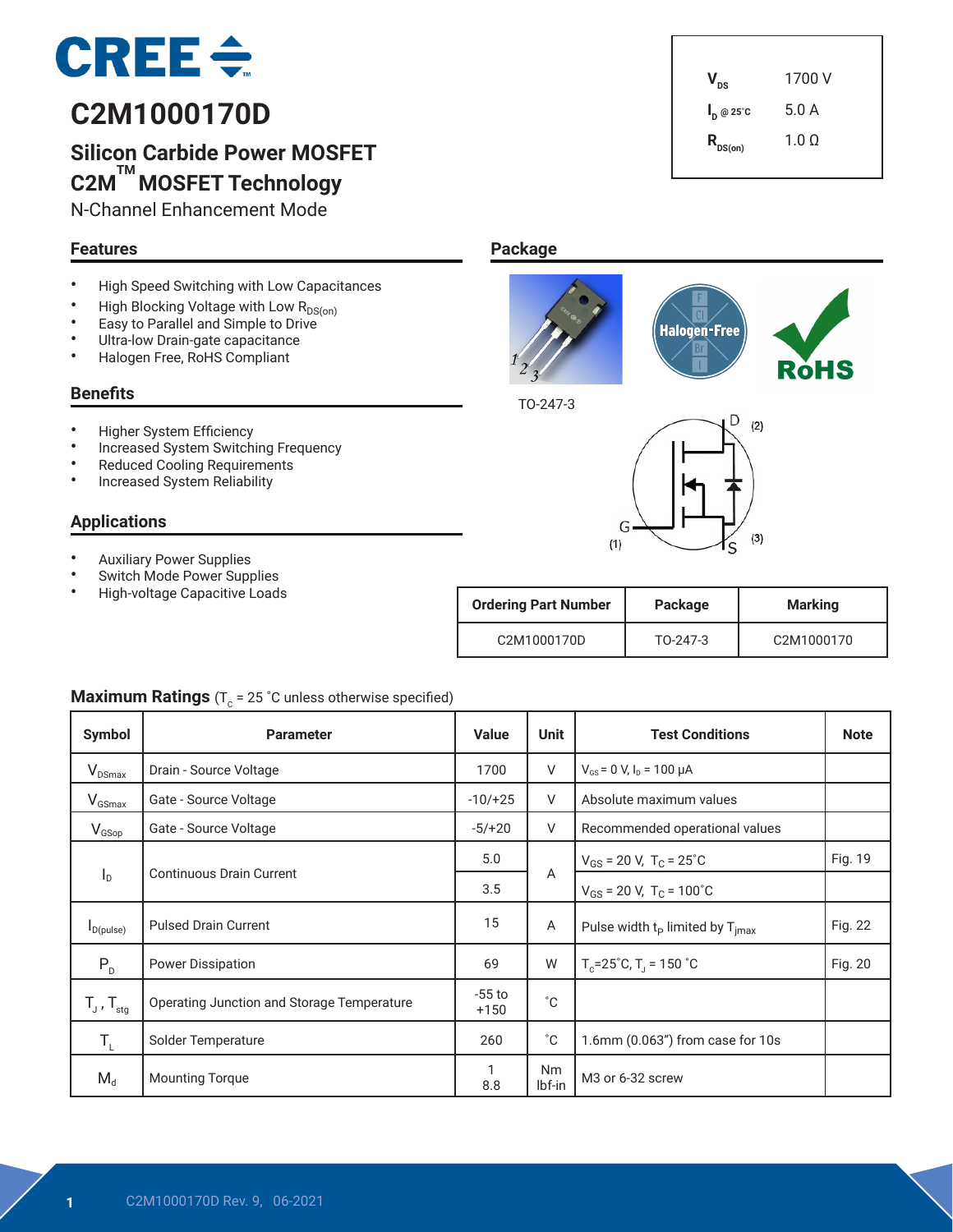# **CREE ÷**

**Electrical Characteristics**  $(T_c = 25^\circ C \text{ unless otherwise specified})$ 

| <b>Symbol</b>             | <b>Parameter</b>                 | Min. | Typ.         | Max.           | <b>Unit</b>  | <b>Test Conditions</b>                                                                                                                         | <b>Note</b>   |  |
|---------------------------|----------------------------------|------|--------------|----------------|--------------|------------------------------------------------------------------------------------------------------------------------------------------------|---------------|--|
| $V_{(BR)DSS}$             | Drain-Source Breakdown Voltage   | 1700 |              |                | $\vee$       | $V_{GS}$ = 0 V, $I_D$ = 100 $\mu$ A                                                                                                            |               |  |
|                           |                                  | 2.0  | 2.8          | $\overline{4}$ | $\vee$       | $V_{DS} = V_{GS}$ , $I_D = 0.5$ mA                                                                                                             |               |  |
| $V_{GS(th)}$              | <b>Gate Threshold Voltage</b>    |      | 2.4          |                | $\vee$       | $V_{DS}$ = $V_{GS}$ , $I_D$ = 0.5 mA, T <sub>J</sub> = 150 °C                                                                                  | Fig. 11       |  |
| $I_{DSS}$                 | Zero Gate Voltage Drain Current  |      | $\mathbf{1}$ | 100            | uA           | $V_{DS}$ = 1.7 kV, $V_{GS}$ = 0 V                                                                                                              |               |  |
| $I_{GSS}$                 | Gate-Source Leakage Current      |      |              | 250            | nA           | $V_{GS}$ = 20 V, $V_{DS}$ = 0 V                                                                                                                |               |  |
|                           |                                  |      | 0.80         | 1.4            |              | $V_{GS}$ = 20 V, $I_D$ = 2 A                                                                                                                   |               |  |
| $R_{\text{DS}(on)}$       | Drain-Source On-State Resistance |      | 1.4          |                | Ω            | $V_{GS}$ = 20 V, I <sub>D</sub> = 2 A, T <sub>J</sub> = 150 °C                                                                                 | Fig. 4,5,6    |  |
|                           |                                  |      | 1.04         |                | <sub>S</sub> | $V_{DS}$ = 20 V, $I_{DS}$ = 2 A                                                                                                                |               |  |
| $g_{fs}$                  | Transconductance                 |      | 1.09         |                |              | $V_{DS}$ = 20 V, I <sub>DS</sub> = 2 A, T <sub>J</sub> = 150 °C                                                                                | Fig. 7        |  |
| $C_{iss}$                 | Input Capacitance                |      | 215          |                |              | $V_{GS} = 0 V$                                                                                                                                 | Fig. 17,18    |  |
| $C_{\rm oss}$             | Output Capacitance               |      | 19           |                | pF           | $V_{DS} = 1000 V$                                                                                                                              |               |  |
| $C_{\text{rss}}$          | Reverse Transfer Capacitance     |      | 2.2          |                |              | $f = 1$ MHz                                                                                                                                    |               |  |
| $\mathsf{E}_{\text{oss}}$ | C <sub>oss</sub> Stored Energy   |      | 10.2         |                | μJ           | $V_{AC} = 25$ mV                                                                                                                               | <b>Fig 16</b> |  |
| E <sub>ON</sub>           | Turn-On Switching Energy         |      | 89           |                |              | $V_{DS}$ = 1.2 kV, $V_{GS}$ = -5/20 V                                                                                                          | Fig. 26       |  |
| $E_{OFF}$                 | Turn Off Switching Energy        |      | 14           |                | μJ           | $I_D = 2 A$ , $R_{G(ext)} = 2.5 \Omega$ ,<br>L= 1478 $\mu$ H, T <sub>J</sub> = 150 °C                                                          |               |  |
| $t_{d(on)}$               | Turn-On Delay Time               |      | 5            |                |              |                                                                                                                                                |               |  |
| $t_{r}$                   | <b>Rise Time</b>                 |      | 19           |                |              | $V_{DD}$ = 1.2 kV, $V_{GS}$ = -5/20 V<br>$ID$ = 2 A, R <sub>G(ext)</sub> = 2.5 Ω, R <sub>1</sub> = 600 Ω<br>Timing relative to $V_{\text{ns}}$ | Fig. 27       |  |
| $t_{d(off)}$              | Turn-Off Delay Time              |      | 14           |                | ns           |                                                                                                                                                |               |  |
| $t_{\rm f}$               | <b>Fall Time</b>                 |      | 63           |                |              | Per IEC60747-8-4 pg 83                                                                                                                         |               |  |
| $R_{G(int)}$              | Internal Gate Resistance         |      | 24.8         |                | Ω            | $f = 1$ MHz, $V_{AC} = 25$ mV                                                                                                                  |               |  |
| $Q_{qs}$                  | Gate to Source Charge            |      | 4            |                |              | $V_{DS}$ = 1.2 kV, $V_{GS}$ = -5/20 V                                                                                                          |               |  |
| $Q_{gd}$                  | Gate to Drain Charge             |      | 12           |                | nC           | $I_D = 2A$                                                                                                                                     | Fig. 12       |  |
| $Q_{g}$                   | <b>Total Gate Charge</b>         |      | 22           |                |              | Per IEC60747-8-4 pg 21                                                                                                                         |               |  |

#### **Reverse Diode Characteristics**

| <b>Symbol</b>  | <b>Parameter</b>                        | Typ. | Max. | <b>Unit</b> | <b>Test Conditions</b>                                                 | <b>Note</b>      |  |
|----------------|-----------------------------------------|------|------|-------------|------------------------------------------------------------------------|------------------|--|
|                |                                         | 3.8  |      | V           | $V_{\text{GS}}$ = - 5 V, $I_{\text{SD}}$ = 1 A, T <sub>J</sub> = 25 °C | Fig. 8, 9,<br>10 |  |
| $V_{SD}$       | Diode Forward Voltage                   | 3.3  |      | V           | $V_{\text{cs}} = -5 V, I_{\text{sn}} = 1 A, T = 150 °C$                |                  |  |
| I <sub>S</sub> | <b>Continuous Diode Forward Current</b> |      | 4    | Α           | $T_c = 25 °C$                                                          | Note 1           |  |
| $t_{\rm r}$    | <b>Reverse Recovery Time</b>            | 30   |      | ns          | $V_{\text{cs}}$ = - 5 V, $I_{\text{sn}}$ = 2 A T <sub>1</sub> = 150 °C |                  |  |
| $Q_{rr}$       | Reverse Recovery Charge                 | 31   |      | nC          | $V_p = 1.2$ kV<br>$dif/dt = 1135 A/\mu s$                              | Note 1           |  |
| 'rm            | Peak Reverse Recovery Current           | 3    |      | Α           |                                                                        |                  |  |

Note (1): When using SiC Body Diode the maximum recommended  $V_{gs} = -5V$ 

#### **Thermal Characteristics**

| Svmbol         | <b>Parameter</b>                            | Typ. | Max. | Unit | <b>Test Conditions</b> | <b>Note</b> |
|----------------|---------------------------------------------|------|------|------|------------------------|-------------|
| $R_{0JC}$      | Thermal Resistance from Junction to Case    |      | 1.8  |      |                        | Fig. 21     |
| $R_{\theta$ JA | Thermal Resistance from Junction to Ambient |      | 40   | °C/W |                        |             |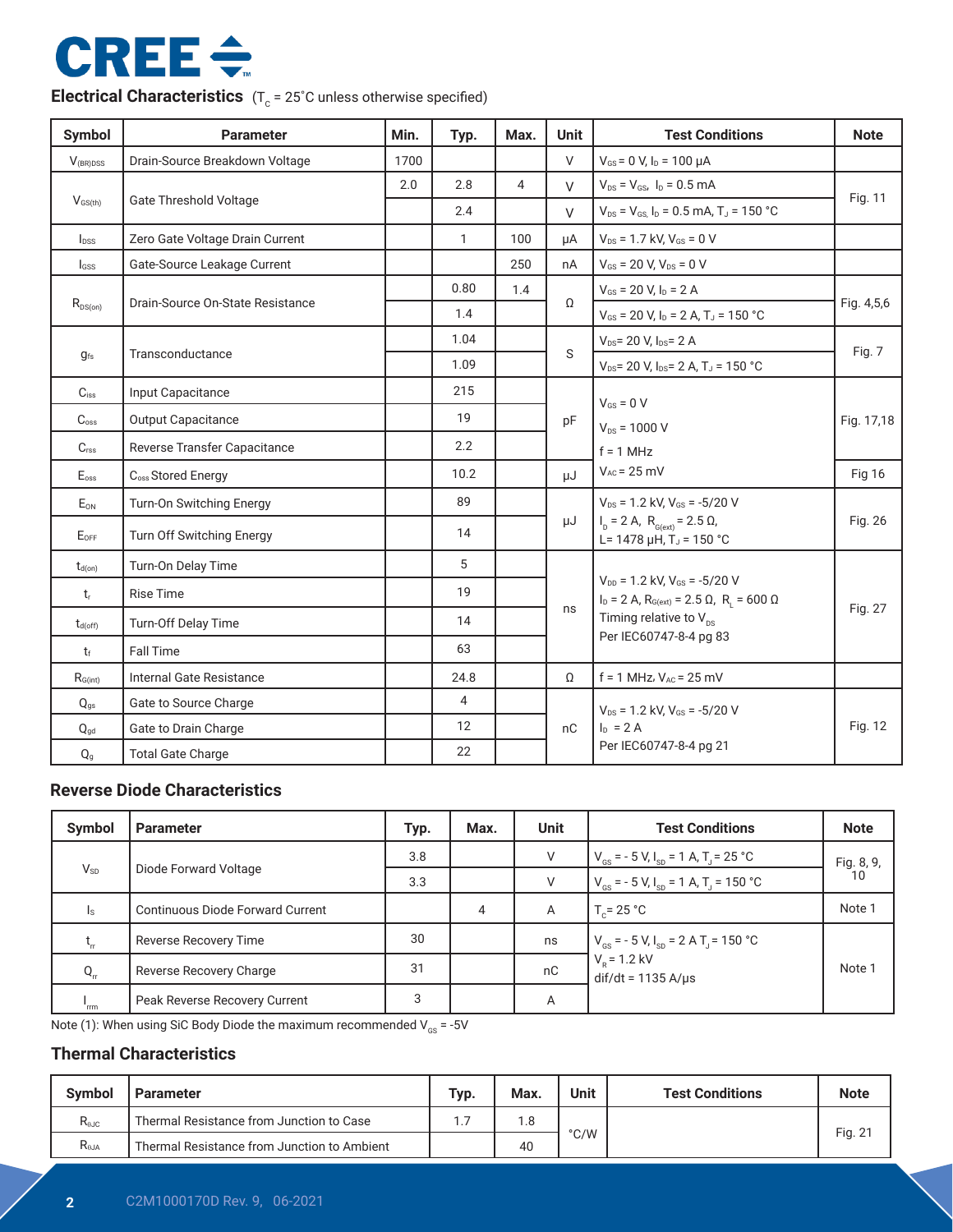





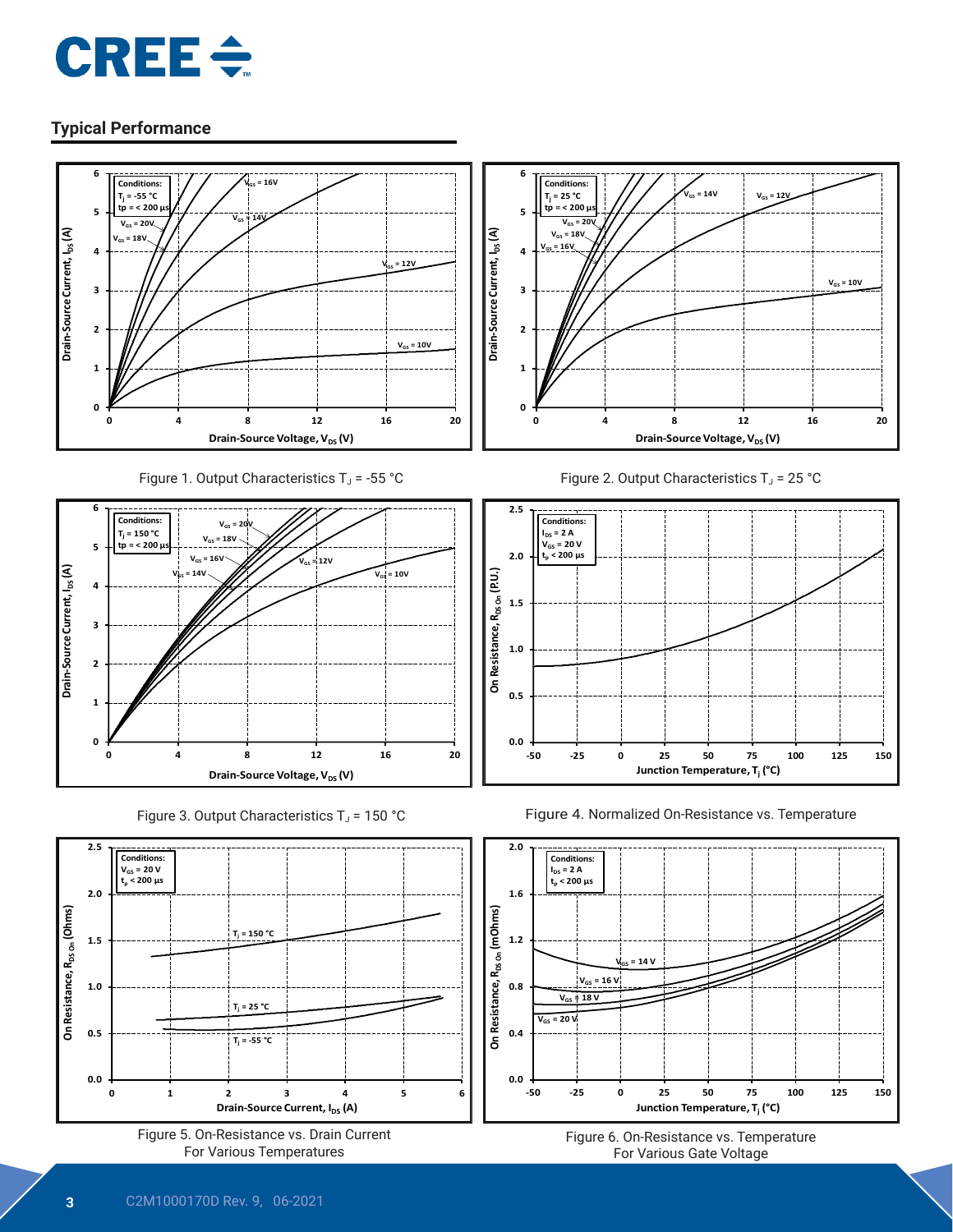



**-5**



**-50 -25 0 25 50 75 100 125 150**

**Junction Temperature T<sub>J</sub> (°C)** 

**0 5 10 15 20 25**

Gate Charge, Q<sub>G</sub> (nC)

**0.0**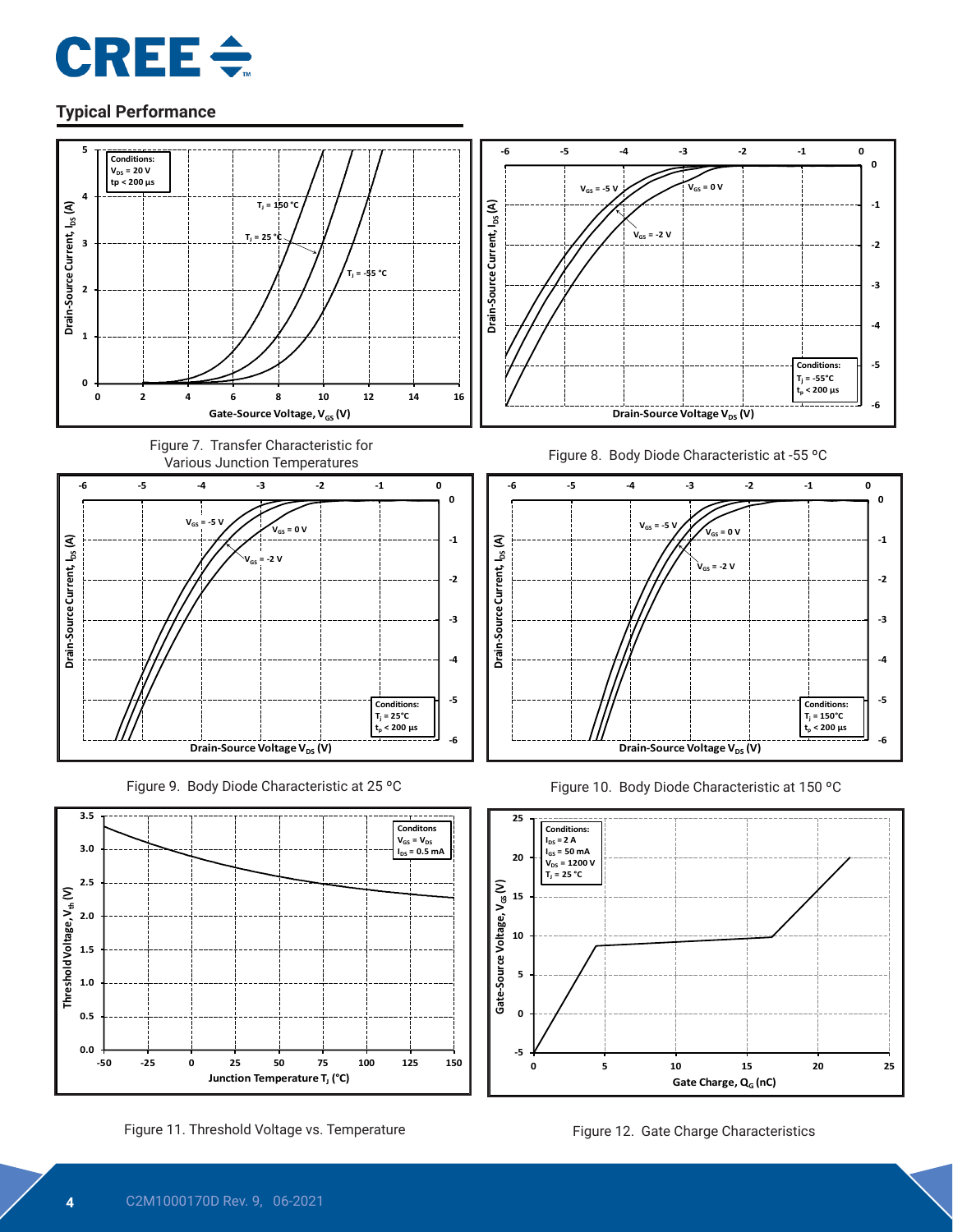





Figure 15. 3rd Quadrant Characteristic at 150 °C Figure 16. Output Capacitor Stored Energy







Figure 13. 3rd Quadrant Characteristic at -55 °C Figure 14. 3rd Quadrant Characteristic at 25 °C





Figure 18. Capacitances vs. Drain-Source Voltage (0-1000 V)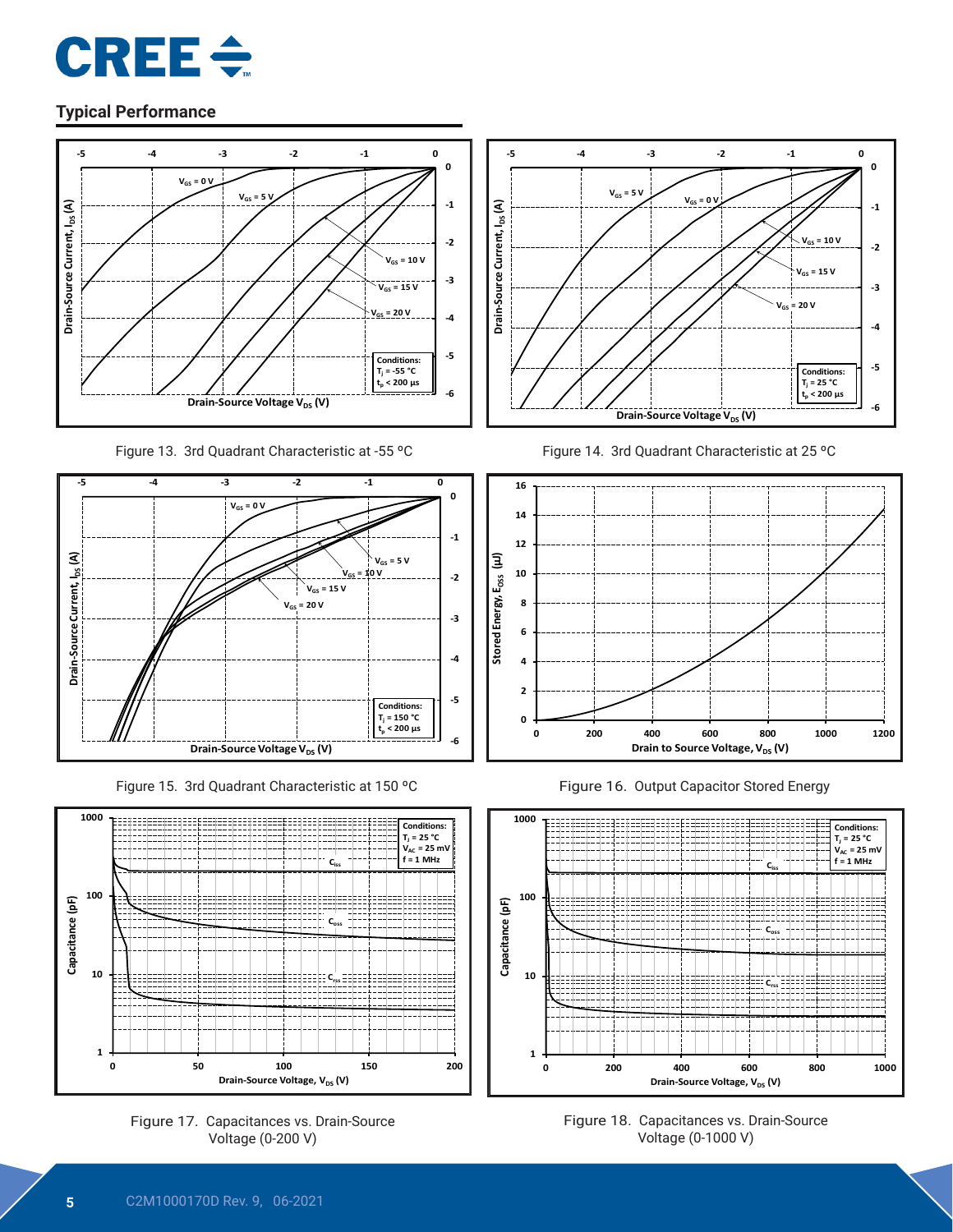











Figure 23. Clamped Inductive Switching Energy vs. Drain Current ( $V_{DD}$  = 1200V)



Figure 20. Maximum Power Dissipation Derating Vs Case Temperature







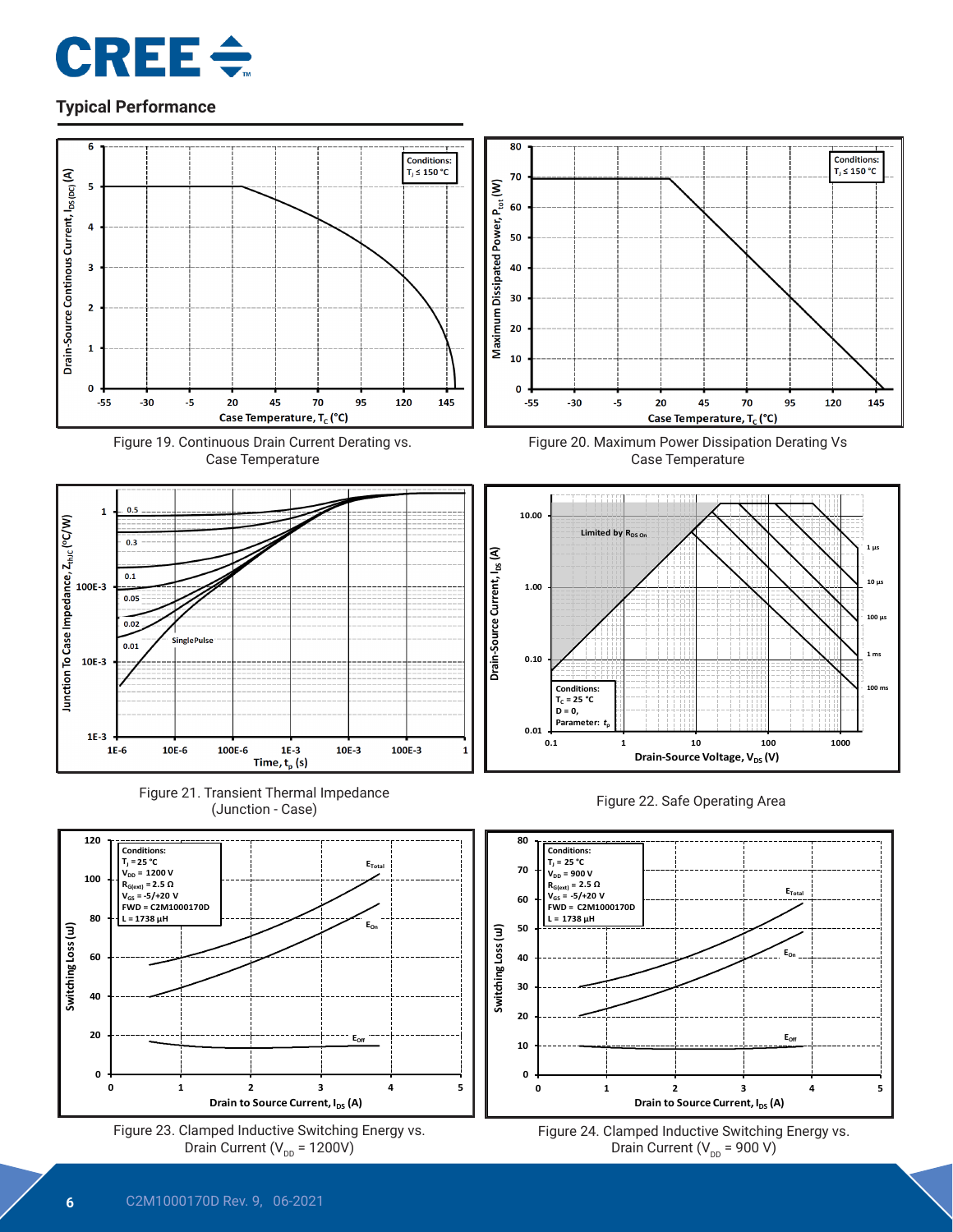



Figure 25. Clamped Inductive Switching Energy vs.  $R_{G(\text{ext})}$ 



Figure 27. Switching Times vs.  $R_{G(ex)}$  Figure 28. Switching Times Definition



Figure 26. Clamped Inductive Switching Energy vs. Temperature

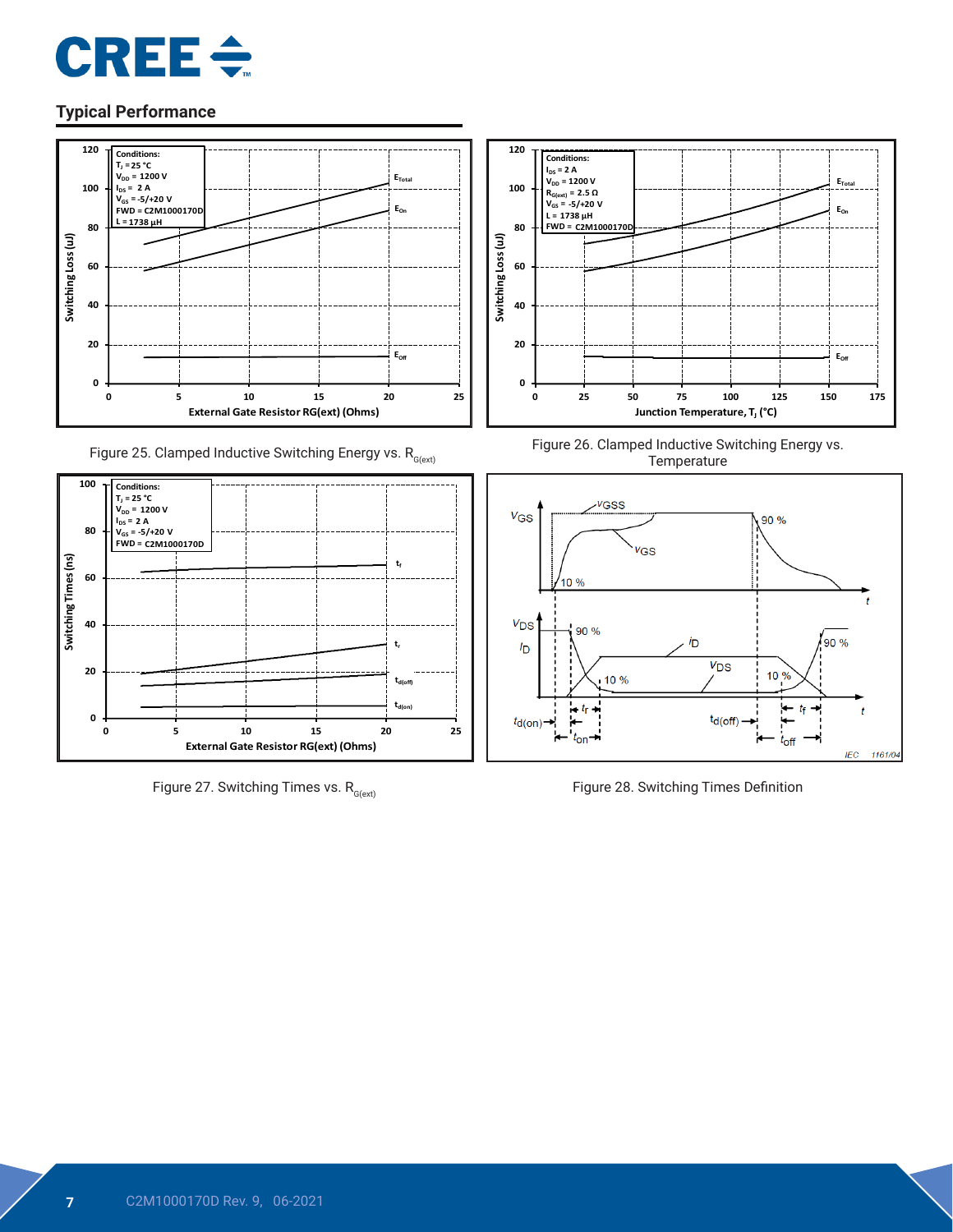

#### **Test Circuit Schematic**



Figure 29. Clamped Inductive Switching Waveform Test Circuit

#### **ESD Ratings**

| <b>ESD Test</b> | <b>Total Devices Sampled</b> | <b>Resulting Classification</b> |  |
|-----------------|------------------------------|---------------------------------|--|
| ESD-HBM         | All Devices Passed 4000V     | 3A (>4000V)                     |  |
| ESD-CDM         | All Devices Passed 1000V     | $IV (>=1000V)$                  |  |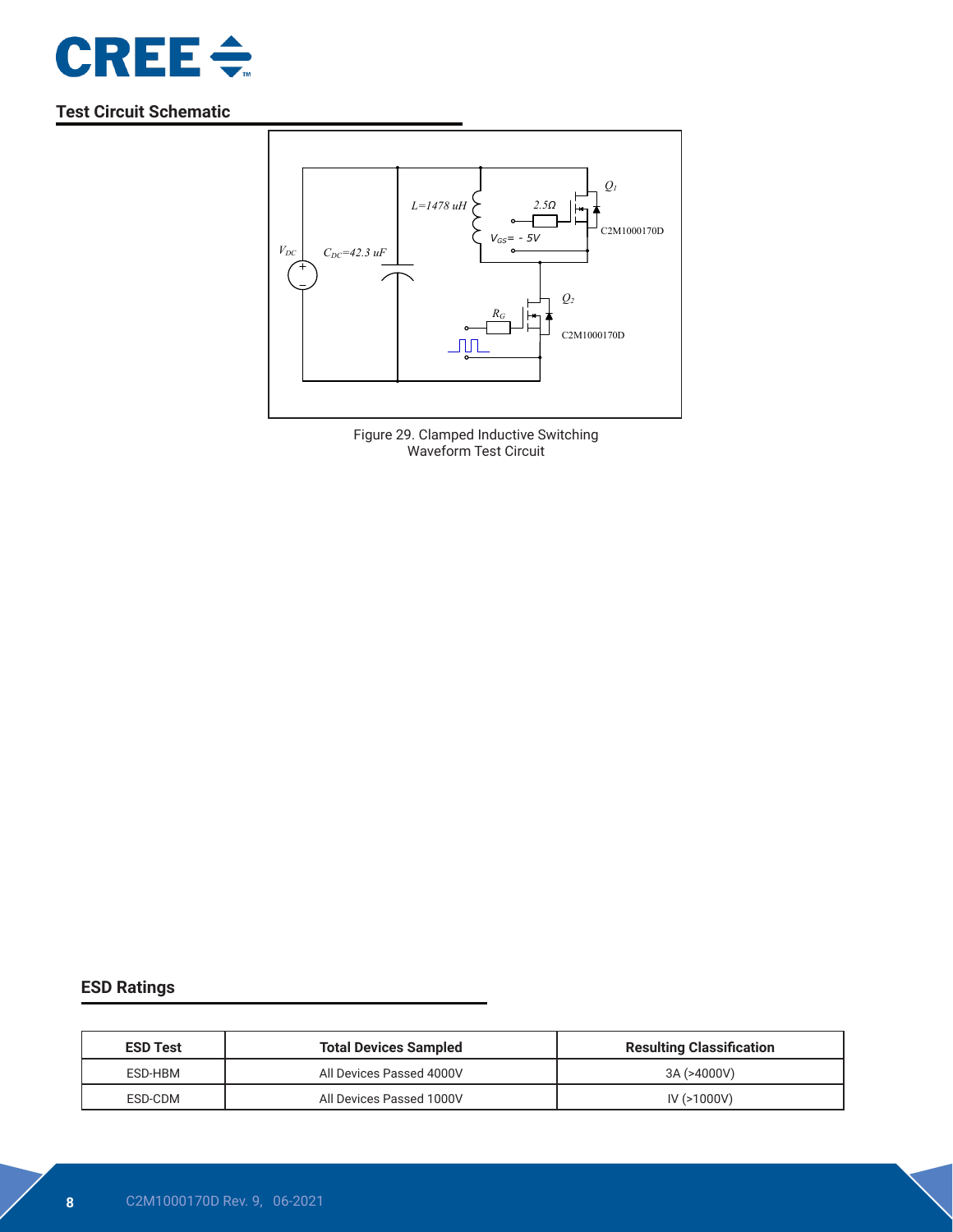

### **Package Dimensions**

Package TO-247-3

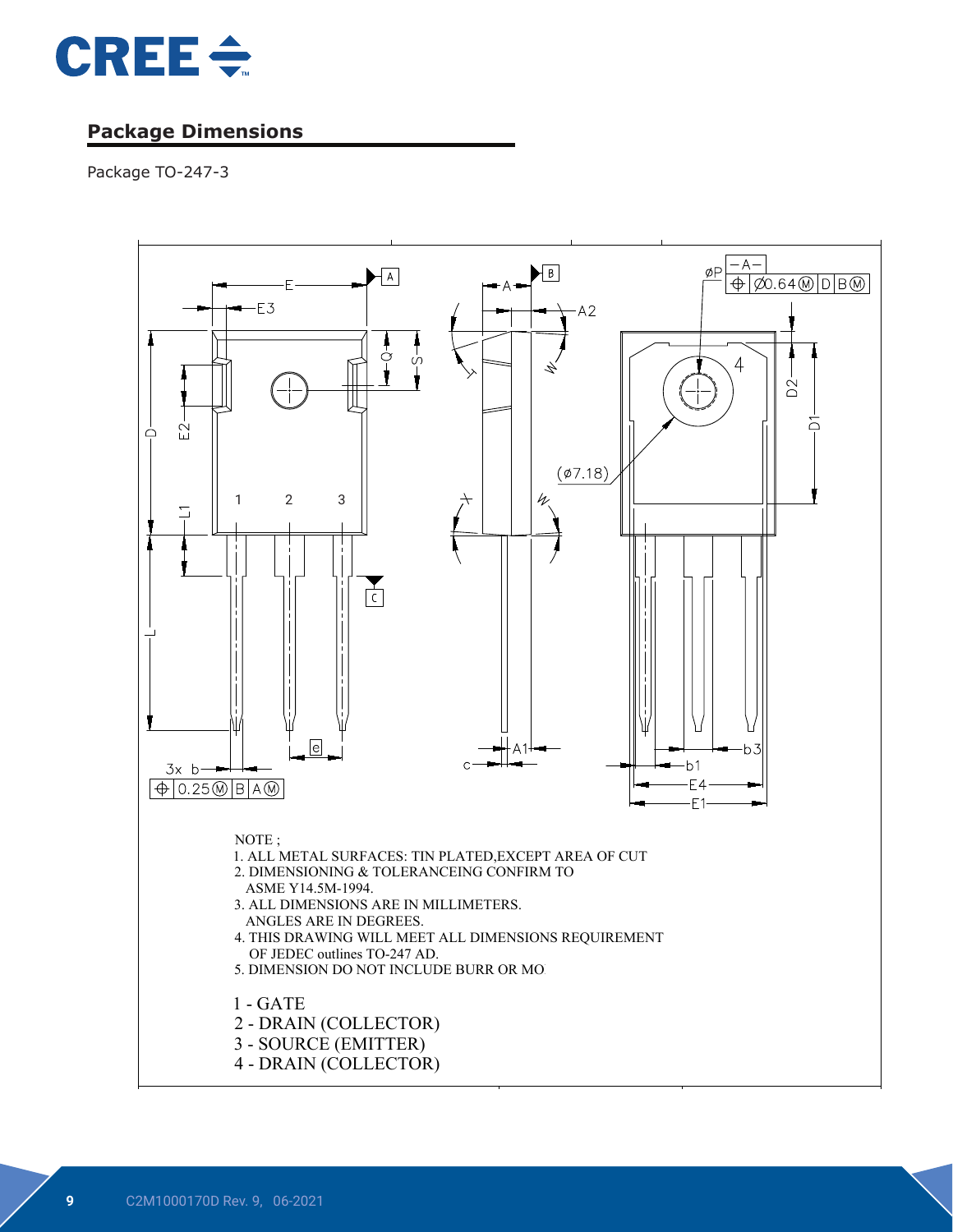

#### **Package Dimensions**

Package TO-247-3

|                         | <b>MILLIMETERS</b> |            | <b>INCHES</b> |            |  |
|-------------------------|--------------------|------------|---------------|------------|--|
| <b>SYM</b>              | <b>MIN</b>         | <b>MAX</b> | <b>MIN</b>    | <b>MAX</b> |  |
| A                       | 4.83               | 5.21       | .190          | .205       |  |
| A1                      | 2.29               | 2.54       | .090          | .100       |  |
| A <sub>2</sub>          | 1.91               | 2.16       | .075          | .085       |  |
| b                       | 1.07               | 1.33       | .042          | .052       |  |
| b1                      | 1.91               | 2.41       | .075          | .095       |  |
| b3                      | 2.87               | 3.38       | .113          | .133       |  |
| $\mathbf c$             | 0.55               | 0.68       | .022          | .027       |  |
| D                       | 20.80              | 21.10      | .819          | .831       |  |
| D1                      | 16.25              | 17.65      | .640          | .695       |  |
| D <sub>2</sub>          | 0.95               | 1.25       | .037          | .049       |  |
| E                       | 15.75              | 16.13      | .620          | .635       |  |
| E1                      | 13.10              | 14.15      | .516          | .557       |  |
| E2                      | 3.68               | 5.10       | .145          | .201       |  |
| E3                      | 1.00               | 1.90       | .039          | .075       |  |
| E4                      | 12.38              | 13.43      | .487          | .529       |  |
| e                       | 5.44 BSC           |            | $.214$ BSC    |            |  |
| N                       | 3                  |            |               | 3          |  |
| $\overline{\mathbf{L}}$ | 19.81              | 20.32      | .780          | .800       |  |
| L1                      | 4.10               | 4.40       | .161          | .173       |  |
| øΡ                      | 3.51               | 3.65       | .138          |            |  |
| Q                       | 5.49               | 6.00       | .216          | .236       |  |
| S                       | 6.04               | 6.30       | .238          | .248       |  |
| $\overline{T}$          | 17.5° REF.         |            |               |            |  |
| W                       | $3.5^\circ$ REF.   |            |               |            |  |
| $\overline{\mathrm{x}}$ | $4^\circ$ REF.     |            |               |            |  |

COMPANY *ASE WEIHAI*

#### **Recommended Solder Pad Layout**